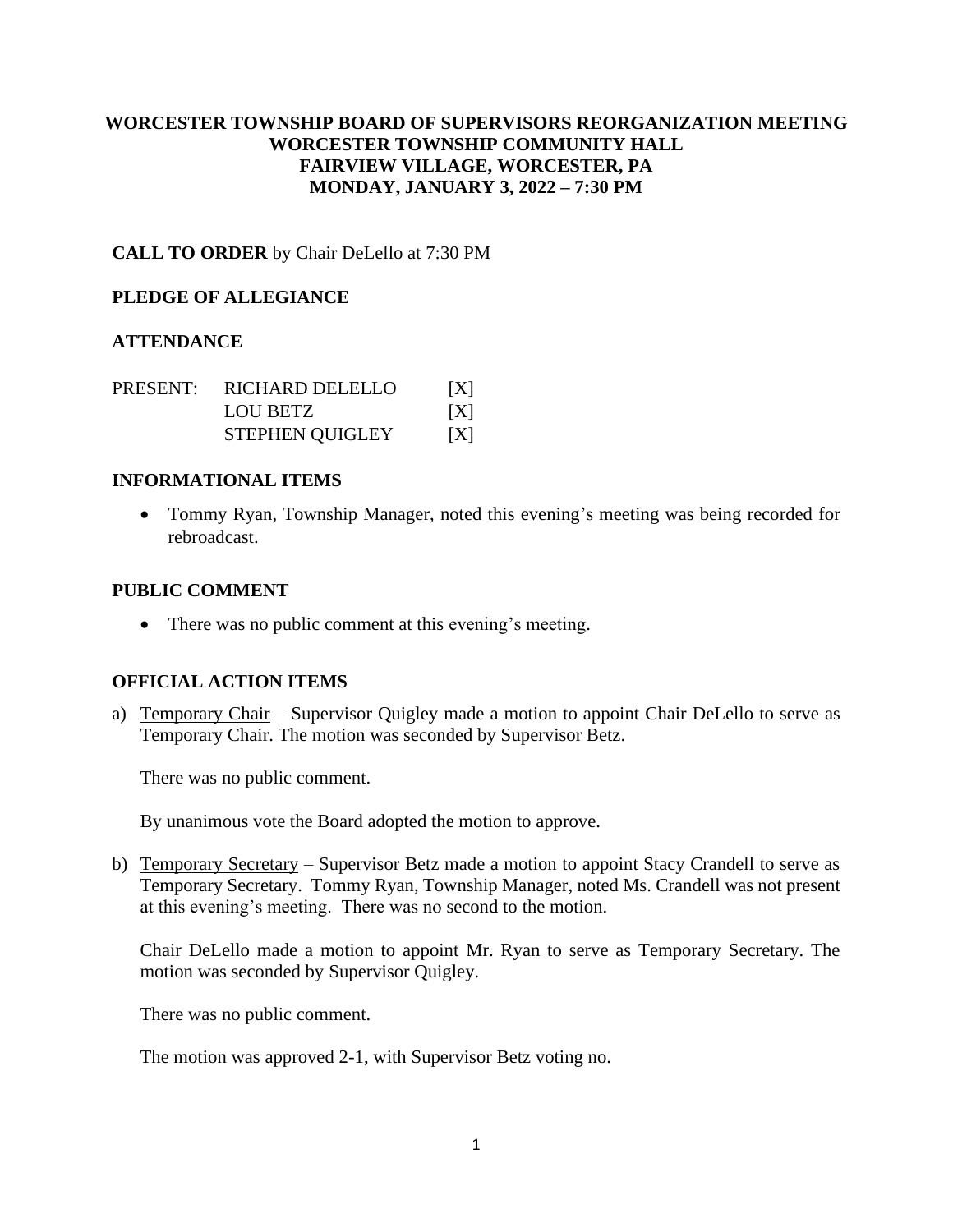c) Chair of the Board of Supervisors – Supervisor Quigley made a motion to appoint Lou Betz to serve as Chair of the Board of Supervisors for 2022. There was no second to the motion.

Supervisor Quigley made a motion to appoint Rick DeLello to serve as Chair of the Board of Supervisors for 2022. The motion was seconded by Supervisor Betz.

There was no public comment.

By unanimous vote the Board adopted the motion to approve.

d) Vice Chair of the Board of Supervisors – Supervisor Quigley made a motion to appoint Lou Betz to serve as Vice Chair of the Board of Supervisors for 2022. The motion was seconded by Chair DeLello.

There was no public comment.

By unanimous vote the Board adopted the motion to approve.

e) official appointments – The Members reviewed and discussed the official appointments proposed in Mr. Ryan's December 30, 2021 memo to the Board. Supervisor Betz commented on the appointment of the positions of Township Manager and Fire Marshal.

Supervisor Quigley made a motion to approve the official appointments included in Mr. Ryan's December 30, 2021 memo to the Board. The motion was seconded by Chair DeLello.

There was no public comment.

The motion was approved 2-1, with Supervisor Betz voting no.

f) standing volunteer position appointment, Vacancy Board – Chair DeLello made a motion to appoint Lee Koch as Vacancy Board Chair, for a one-year term to expire December 31, 2022. There was no second to the motion.

Supervisor Quigley made a motion to appoint Jim Mollick as Vacancy Board Chair, for a oneyear term to expire December 31, 2022. The motion was seconded by Chair DeLello.

There was no public comment.

The motion was approved 2-1, with Supervisor Betz voting no.

g) standing volunteer position appointment, North Penn Water Authority Representative – Supervisor Quigley made a motion to appoint Marc Travetti as North Penn Water Authority Representative, for a five-year term to expire December 31, 2026. The motion was seconded by Supervisor Betz.

Marc Travetti, Worcester, withdrew his candidacy for this position.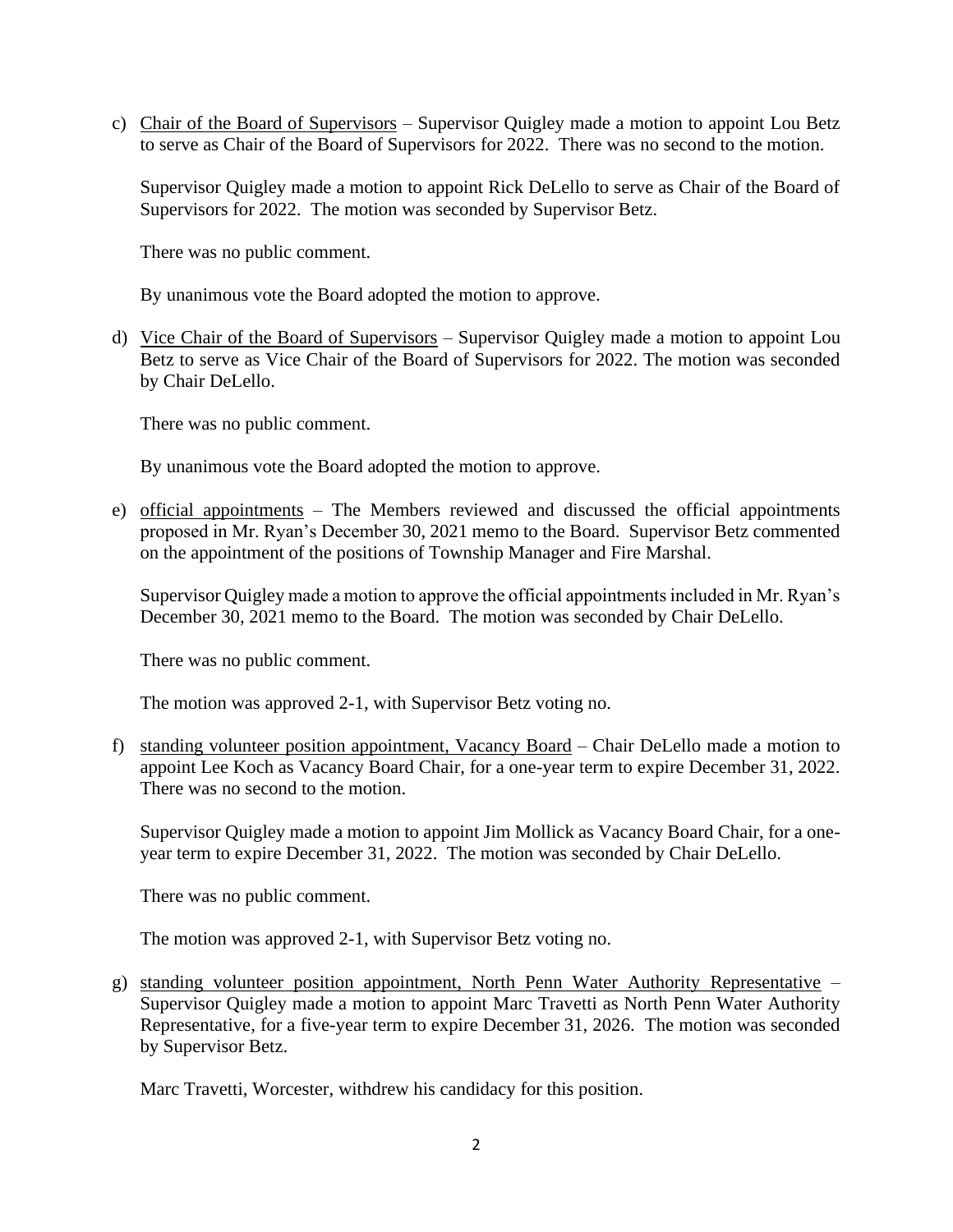Chair DeLello made a motion to appoint Art Bustard as North Penn Water Authority Representative, for a five-year term to expire December 31, 2026. The motion was seconded by Supervisor Quigley.

There was no public comment.

By unanimous vote the Board adopted the motion to approve.

h) standing volunteer position appointment, Zoning Hearing Board – Supervisor Quigley made a motion to appoint John D'Lauro as Member to the Zoning Hearing Board, for a three-year term to expire December 31, 2024. The motion was seconded by Supervisor Betz.

There was no public comment.

By unanimous vote the Board adopted the motion to approve.

i) standing volunteer position appointment, Planning Commission – Chair DeLello made a motion to appoint Jennifer Taylor as Member to the Planning Commission, for a four-year term to expire December 31, 2025. There was no second to the motion.

Supervisor Betz made a motion to appoint Michelle Greenawalt as Member to the Planning Commission, for a four-year term to expire December 31, 2025. The motion was seconded by Supervisor Quigley.

There was no public comment.

By unanimous vote the Board adopted the motion to approve.

j) standing volunteer position appointment, Planning Commission – Supervisor Quigley made a motion to appoint Jennifer Taylor as Alternate Member to the Planning Commission, for a four-year term to expire December 31, 2025. The motion was seconded by Supervisor Betz.

There was no public comment.

By unanimous vote the Board adopted the motion to approve.

k) holiday and meeting schedules – Supervisor Betz made a motion to establish the Township holiday and meeting schedules as listed in Mr. Ryan's December 30, 2020 memo to the Board. The motion was seconded by Supervisor Quigley.

There was no public comment.

By unanimous vote the Board adopted the motion to approve.

l) other establishments – Supervisor Betz made a motion to set Township depositories, Treasurer and Assistant Treasurer bond amounts, vehicle reimbursement rate, and the newspaper of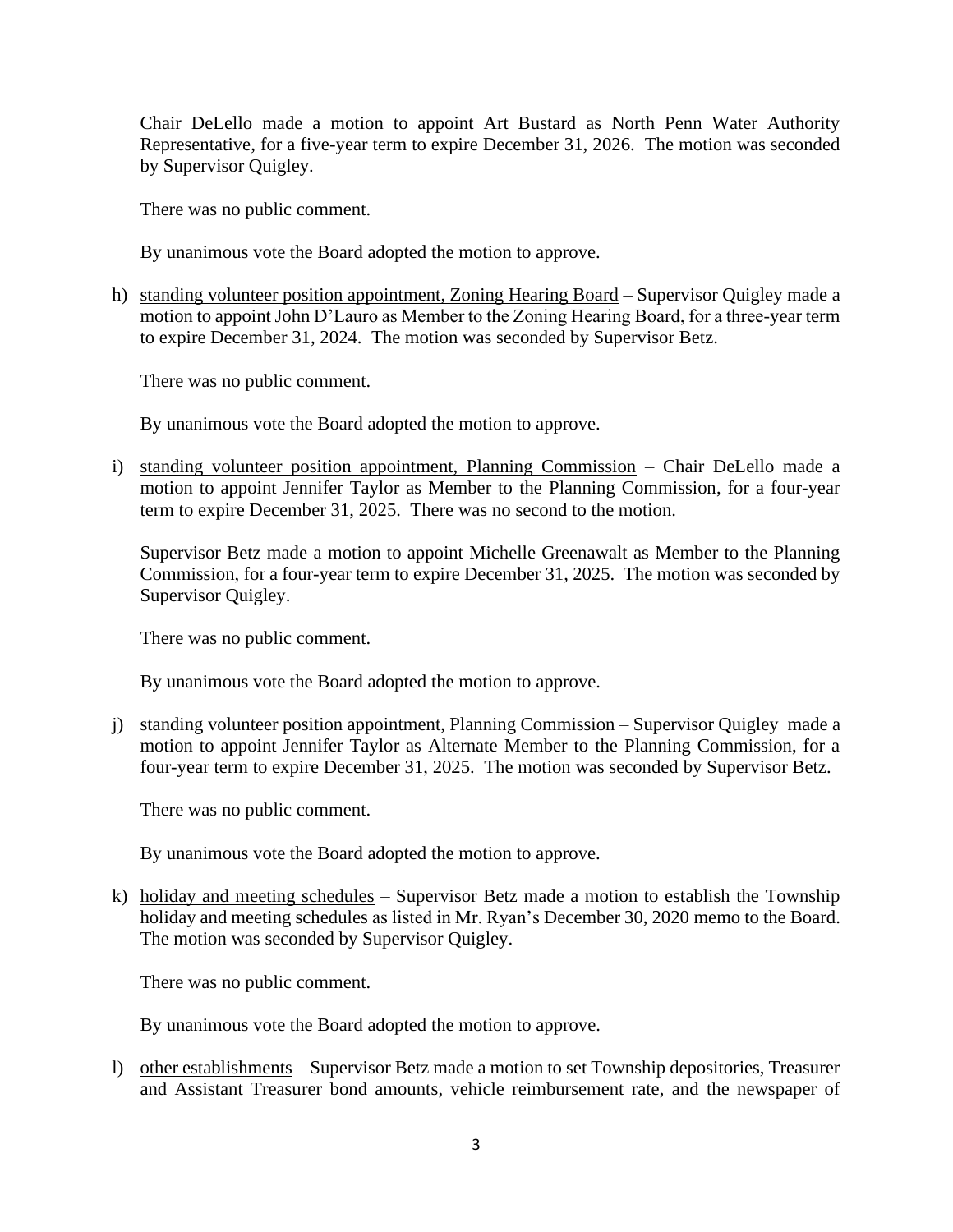record, as noted in Mr. Ryan's December 30, 2021 memo to the Board. The motion was seconded by Supervisor Quigley.

There was no public comment.

By unanimous vote the Board adopted the motion to approve.

m) Resolution 2022-01 – Chair DeLello provided an overview of potential supplemental activities to be undertaken by the Worcester Volunteer Fire Department throughout the coming year.

Supervisor Betz made a motion approve Resolution 2022-01, to authorize certain supplemental activities conducted by the Worcester Township Volunteer Fire Department in 2022. The motion was seconded by Supervisor Quigley.

There was no public comment.

By unanimous vote the Board adopted the motion to approve.

n) Resolution 2022-02 – Mr. Ryan provided an overview of annual fee assessments conducted by Township staff.

Supervisor Betz made a motion approve Resolution 2022-02, to adopt the 2022 Fee Schedule. The motion was seconded by Supervisor Quigley.

There was no public comment.

By unanimous vote the Board adopted the motion to approve.

o) Resolution 2022-03 – Supervisor Betz made a motion approve Resolution 2022-03, to appoint Bee, Bergvall & Company as appointed Township Auditor. The motion was seconded by Supervisor Quigley.

There was no public comment.

By unanimous vote the Board adopted the motion to approve.

p) Resolution 2022-04 – Chair DeLello made a motion approve Resolution 2022-04, to approve the salary of the Township Manager for 2022, and to renew the contract with the Township Manager. The motion was seconded by Supervisor Quigley.

There was no public comment.

The motion was approved 2-1, with Supervisor Betz voting no.

q) Resolution 2022-05 – Mr. Ryan provided an overview of State Law pertaining to the retention of certain documents, and the approval process required to destroy certain documents.